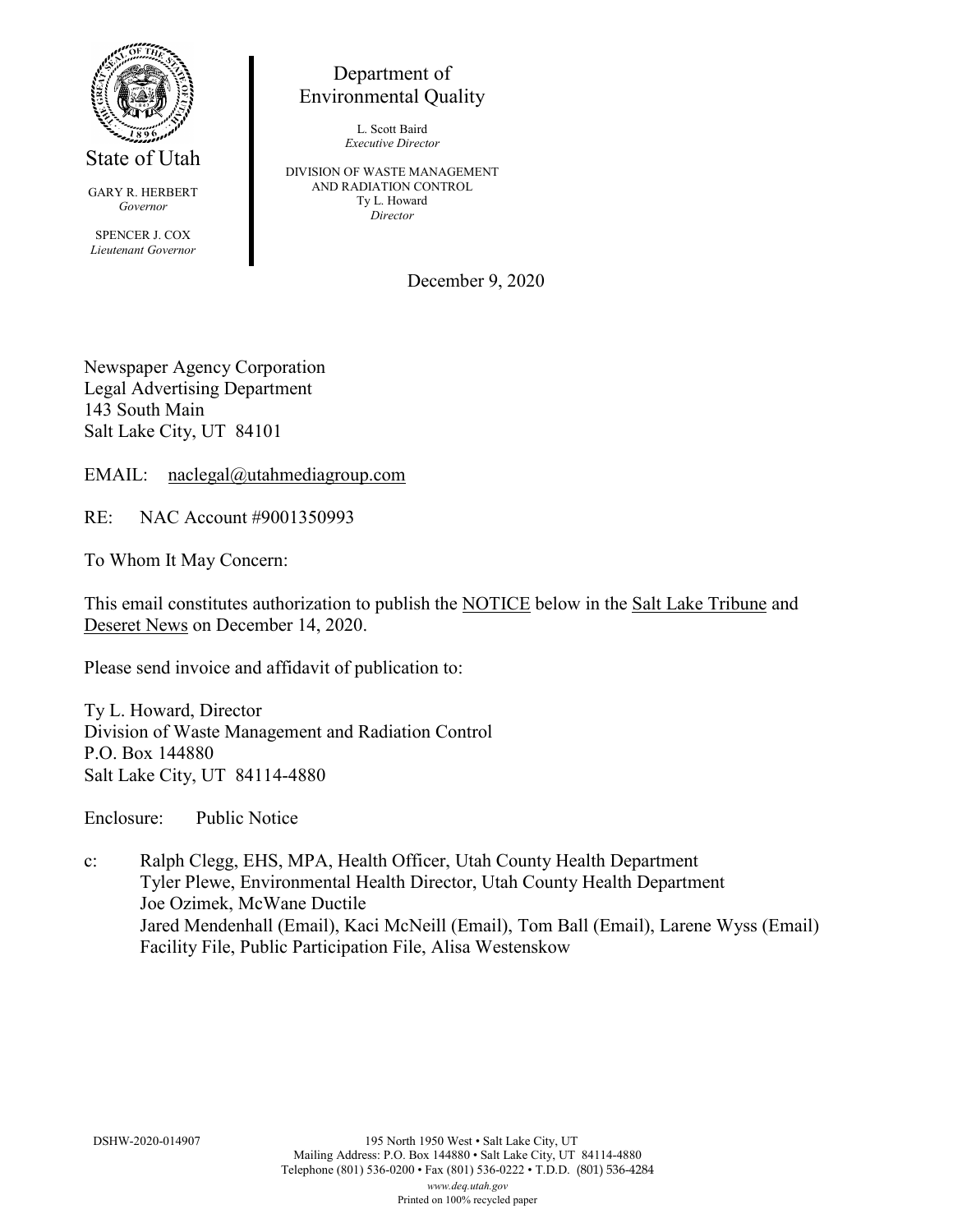

State of Utah

GARY R. HERBERT *Governor*

SPENCER J. COX *Lieutenant Governor*

Department of Environmental Quality

> L. Scott Baird *Executive Director*

DIVISION OF WASTE MANAGEMENT AND RADIATION CONTROL Ty L. Howard *Director*

December 9, 2020

Daily Herald Legal Advertising Department 86 N. University Ave. #300 Provo, UT 84601

Email: dhlegals@heraldextra.com

To Whom It May Concern:

This email constitutes authorization to publish the NOTICE below in the Daily Herald on December 14, 2020.

Please send invoice and affidavit of publication to:

Ty L. Howard, Director Division of Waste Management and Radiation Control P.O. Box 144880 Salt Lake City, UT 84114-4880

Enclosure: Public Notice

c: Ralph Clegg, EHS, MPA, Health Officer, Utah County Health Department Tyler Plewe, Environmental Health Director, Utah County Health Department Joe Ozimek, McWane Ductile Jared Mendenhall (Email), Kaci McNeill (Email), Tom Ball (Email), Larene Wyss (Email) Facility File, Public Participation File, Alisa Westenskow